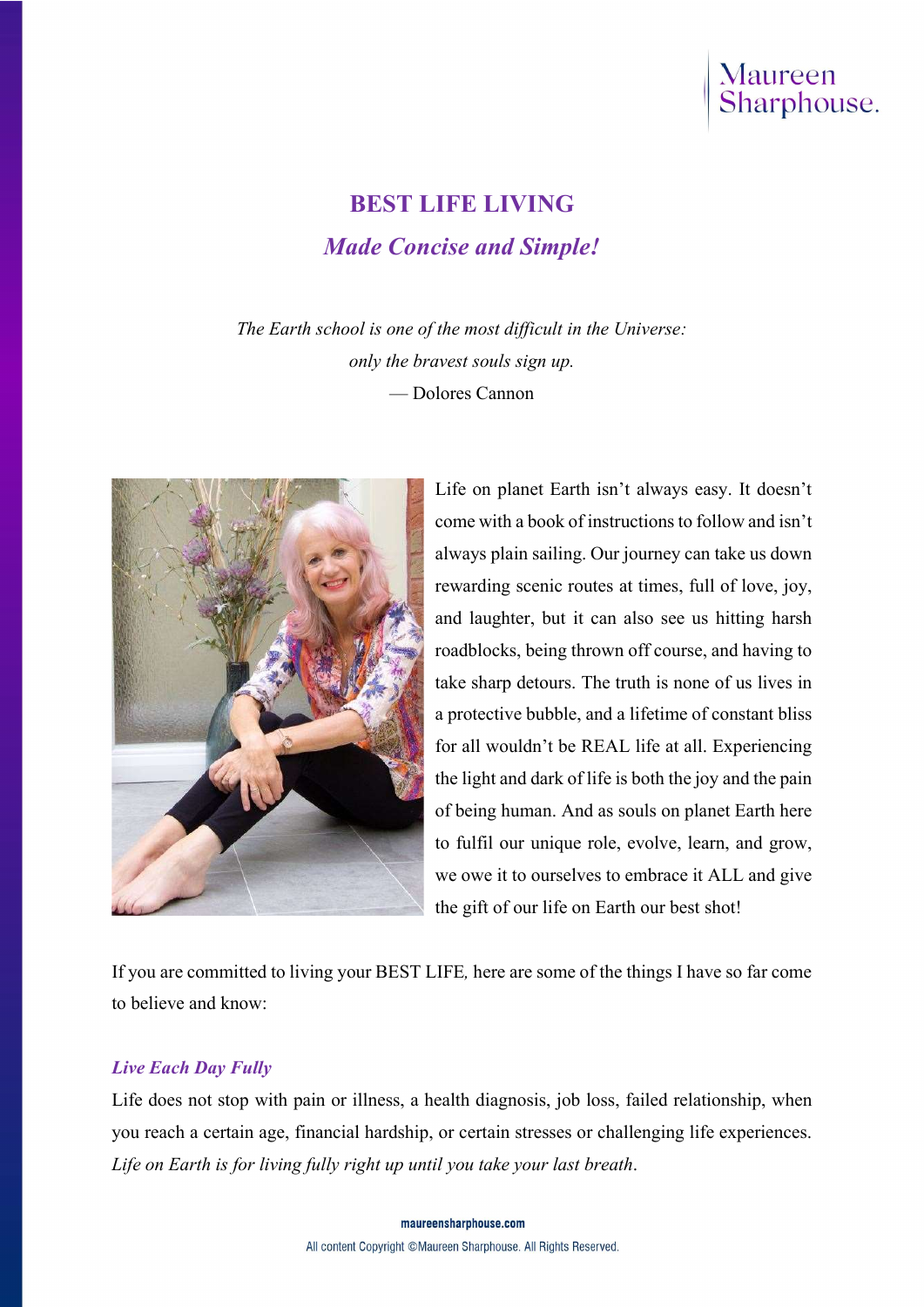

## Know What's Important

What brings your life true meaning and purpose is not the day you are born, nor the day you die, but what you do with the precious years, months, and days in between.

## Understand Your Power

Your true strength does not lie in your qualifications, c.v., experience, or achievements. Nor do any labels given to you define you. Instead, your power lies in letting your unique soul and spirit shine from within you. Once you permit yourself to be the *real you* and fully embrace life, everything else falls into place.

## Be All You Can Be Whilst You Are Here

At the end of your days on planet Earth, you are likely to be most remembered for not your financial status, external possessions, or achievements. Instead, your loved ones will remember you for how you lived your life, the meaningful memories you created, and the person you were on the inside.

## Look Inwards, Not Backwards

You need not identify with any darkness of your past. You are not the same person you were yesterday, last month, or last year. The past is over. It is gone. Look inwards and reflect; learn and grow from it. See that you did the best job you could at the time with the skills, knowledge, experiences, and resources you had available to you. New opportunities come with each unique moment. It is up to you to take ownership of how the rest of your life unfolds.

# Feel Alive, Complete and Whole

What is happening at an external or physical level in your life does not all need to be *perfect* to feel alive, complete, and whole on the inside. How you choose to see and experience life determines the level of peace, happiness, gratitude, joy, and fulfilment you feel.

# Learn by Doing; There is No Other Way

Strength, courage, patience, trust, faith, joy, kindness, love, compassion, and mental resilience all come from doing those things. Doing is how we learn in life; there is no other way.

maureensharphouse.com